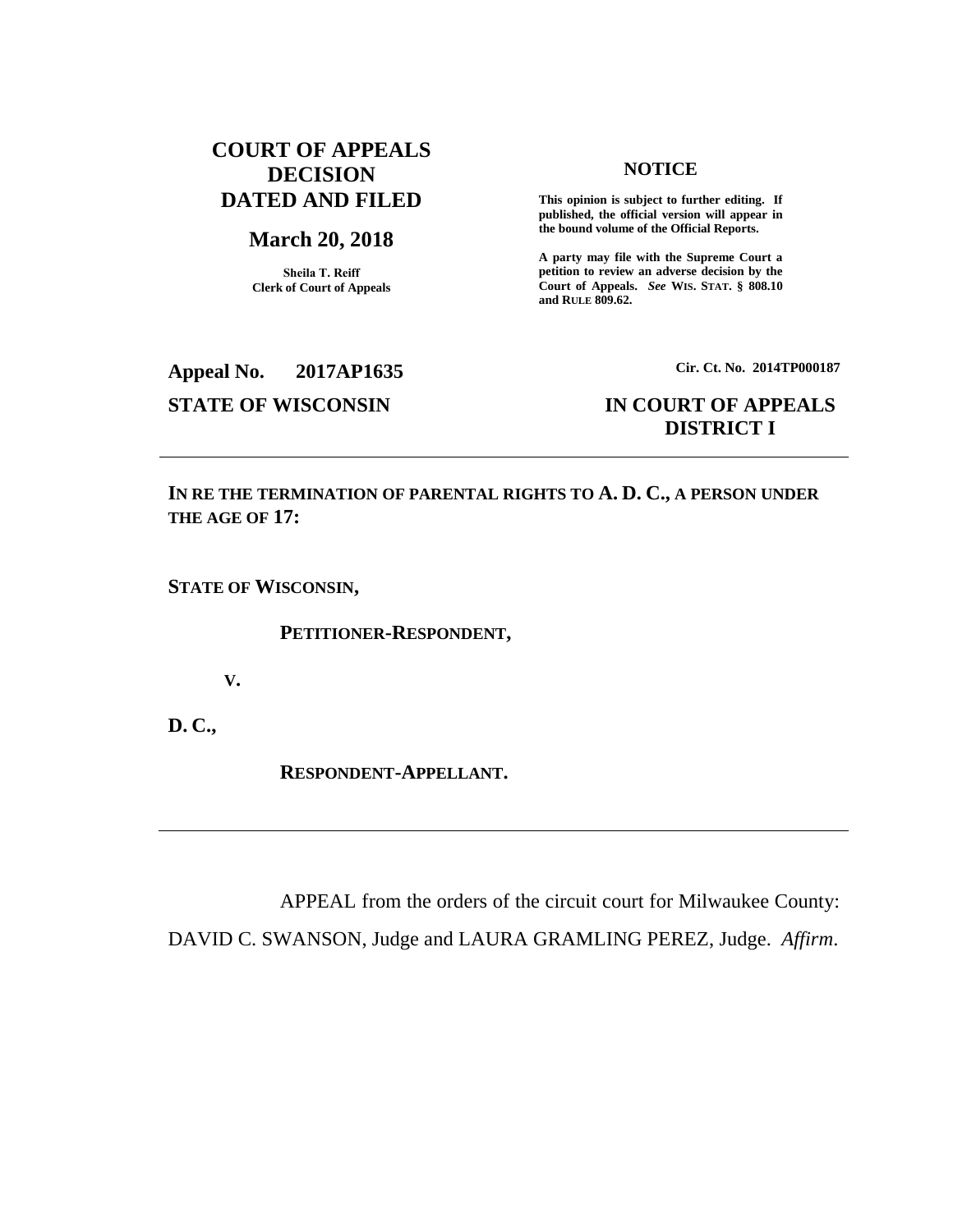$\P1$  Dugan, J.<sup>1</sup> D.C. appeals from an order terminating his parental rights to A.D.C. and the order denying his postdisposition motion. He asserts that the trial court lost competency to terminate his parental rights because the trial court<sup>2</sup> did not conduct an initial appearance<sup>3</sup> in accordance with WIS. STAT. § 48.422(1). He also asserts that the trial court erred in denying his discovery motion.

¶2 We hold that the trial court complied with WIS. STAT. § 48.422(1) and that the trial court did not err in denying D.C.'s discovery motion. We affirm.

¶3 The following background provides context for the issues in this case. We will refer to additional relevant facts in the discussion section.

## **BACKGROUND**

¶4 D.C. is the father of A.D.C. who was born on March 16, 2009. The Division of Milwaukee Child Protective Services (DMCPS) removed A.D.C. from

 $\overline{a}$ 

 $2^2$  The Honorable Rebecca Grassl Bradley presided over proceedings through the grounds phase, the Honorable David Swanson presiding over the proceedings through disposition and the Honorable Laura Gramling Perez presided over the postdisposition motion. We refer to them collectively as the trial court.

<sup>&</sup>lt;sup>1</sup> This appeal is decided by one judge pursuant to WIS. STAT.  $\S$  752.31(2) (2015-16). All references to the Wisconsin Statutes are to the 2015-16 version unless otherwise noted.

Pursuant to WIS. STAT. RULE 809.107(6)(e), this court is required to issue a decision within thirty days after the filing of the reply brief. We may extend the deadline pursuant to WIS. STAT. RULE 809.82(2)(e) upon our own motion or for good cause. *See Rhonda R.D. v. Franklin R.D.*, 191 Wis. 2d 680, 694, 530 N.W.2d 34 (Ct. App. 1995). On our own motion, we now extend the decisional deadline through the date of this decision.

<sup>&</sup>lt;sup>3</sup> The parties use the phrase "initial appearance" as a shorthand reference to a hearing pursuant to WIS. STAT. § 48.422(1). We will also use the phrase, although it does not appear in the statute.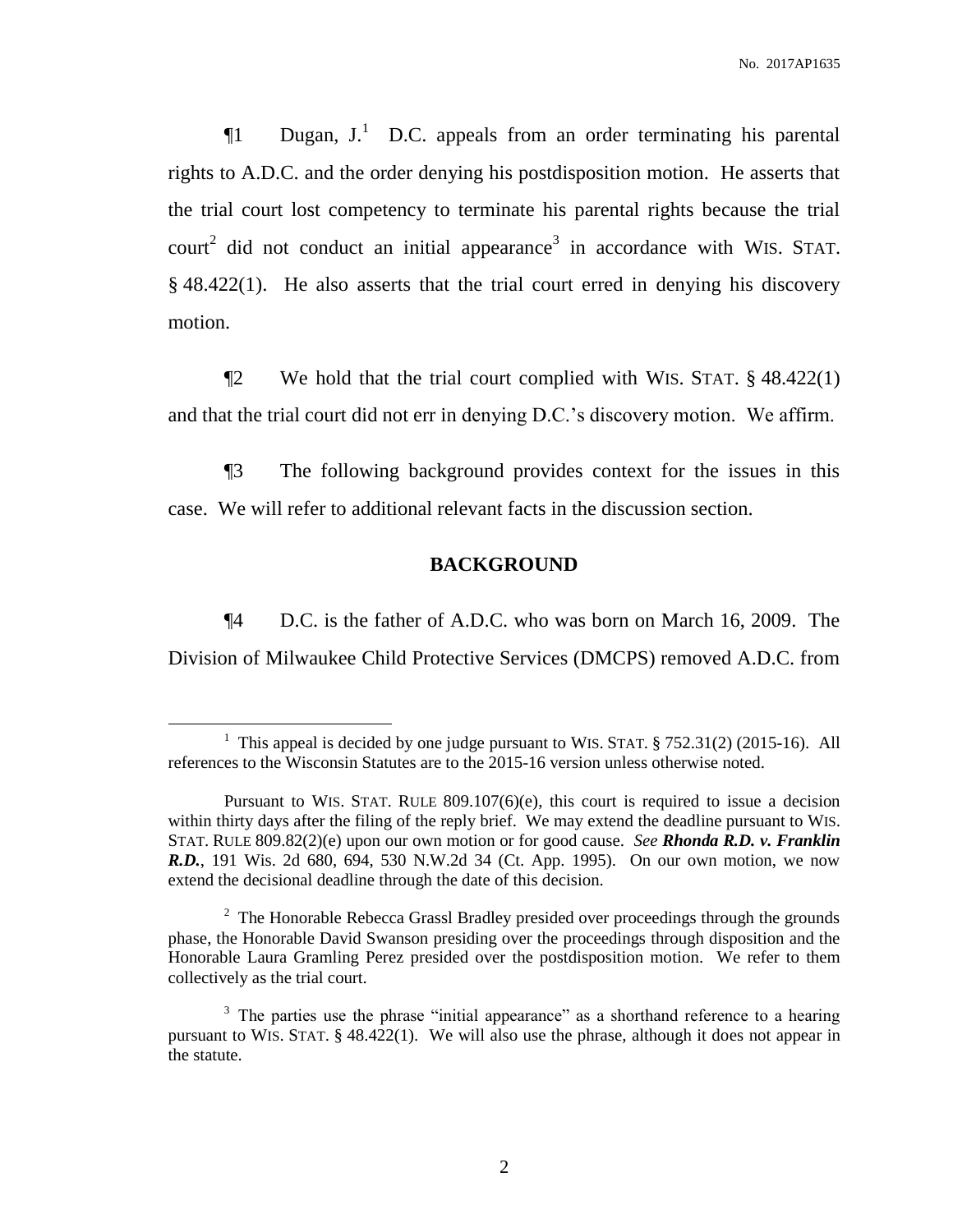the care of K.C. on September 14, 2012.<sup>4</sup> A.D.C. was found to be a child in need of protection and services (CHIPS) on October 23, 2012, and the trial court entered a dispositional order placing her outside of the parents' home. On August 4, 2014 the State filed a petition to terminate the parental rights (TPR petition) of D.C. and K.C. for  $A.D.C.<sup>5</sup>$ 

¶5 The matter was set for a hearing on the petition on August 27, 2014. D.C. failed to appear and the trial court granted a default. The hearing was adjourned to September 30, 2014 for an "initial appearance." On September 30, 2014, D.C. appeared and the default was vacated. The trial court advised D.C. that he had the right to contest the petition, the right to a jury trial in the first phase of the proceeding, and the right to substitution of the judge. $6$  The trial court referred D.C. to the State Public Defender's Office (SPD) to determine if he qualified for the appointment of an attorney. The hearing was adjourned to October 28, 2014 for a further hearing on the petition.

¶6 On October 28, 2014, D.C. appeared with trial counsel. The father of K.C.'s other child, P.H., appeared without counsel and the trial court stated it would adjourn the matter and refer that father to the SPD. The trial court asked

<sup>&</sup>lt;sup>4</sup> K.C. is A.D.C.'s mother. K.C.'s parental rights were terminated, but she does not appeal the termination of her rights.

<sup>&</sup>lt;sup>5</sup> The petition was filed as to two of K.C.'s children, A.D.C. and P.H. D.C. is not the father of P.H.

<sup>6</sup> Wisconsin has a two-part statutory procedure for an involuntary TPR. *Steven V. v. Kelley H.*, 2004 WI 47, ¶24, 271 Wis. 2d 1, 678 N.W.2d 856. In the grounds phase, the petitioner must prove by clear and convincing evidence that at least one of the twelve grounds enumerated in WIS. STAT. § 48.415 exists. *See* WIS. STAT. § 48.31(1); *Steven V.*, 271 Wis. 2d 1, ¶¶24-25. In the dispositional phase, the court must decide if it is in the child's best interest that the parent's rights be permanently extinguished. *See* WIS. STAT. § 48.426(2); *Steven V.*, 271 Wis. 2d 1, ¶27.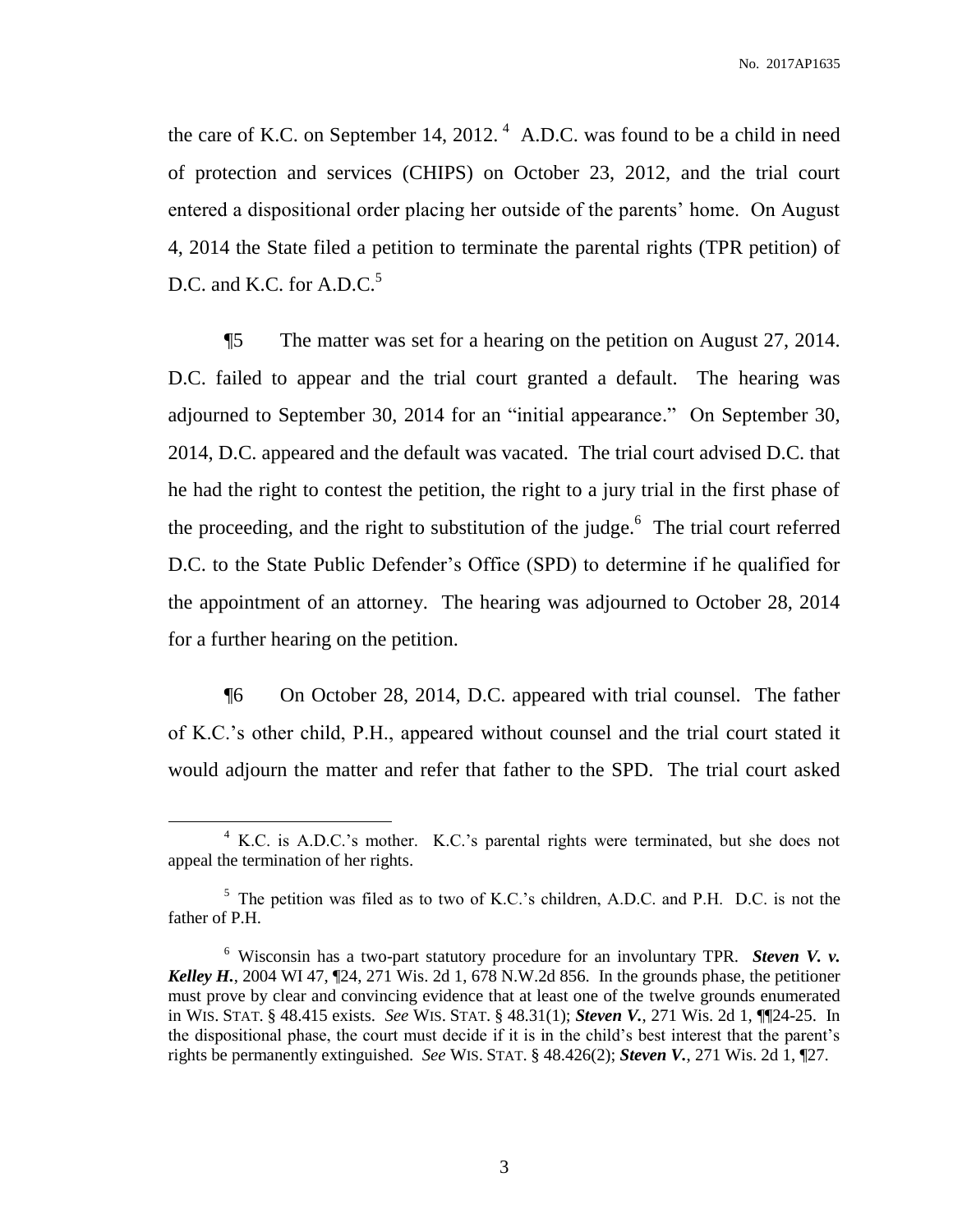D.C. if he also wanted an adjournment, to which trial counsel stated that he did. The case was adjourned to December 11, 2014 for a hearing on the petition as to D.C. and the other father.

¶7 On December 11, 2014, D.C. arrived late and K.C. failed to appear. The hearing was adjourned to February 3, 2015 for initial appearance for K.C., D.C., and the other father and hearing on D.C.'s motion to change placement to D.C.'s sister, B.R.

¶8 At the February 3, 2015 hearing, trial counsel was present, but D.C. failed to appear. The trial court took a motion for default as to D.C. under advisement and proceeded with the initial appearance as to K.C. and the other father. The hearing was then adjourned for a possible initial appearance as to D.C., and a final pretrial and a jury trial as to D.C. and the other father. The trial court also set March 2, 2015 as a hearing date for K.C.'s plea and stipulation to the grounds phase and D.C.'s motion for change of placement.

¶9 On March 2, 2015, D.C. appeared with trial counsel. Testimony was taken on the motion to change placement and the hearing was continued for further testimony. Before adjourning, trial counsel stated that she had forgotten that she was not available for D.C.'s trial date and asked the trial court if it could reschedule the grounds trial. The trial court then severed D.C.'s grounds trial from the other father's grounds trial and set D.C.'s trial on May 18, 2015, with a final pretrial on April 30, 2015.

¶10 Prior to April 30, 2015, the trial court held two hearings regarding D.C.'s motion to change placement. On April 30, 2015, the trial court denied the motion for change of placement.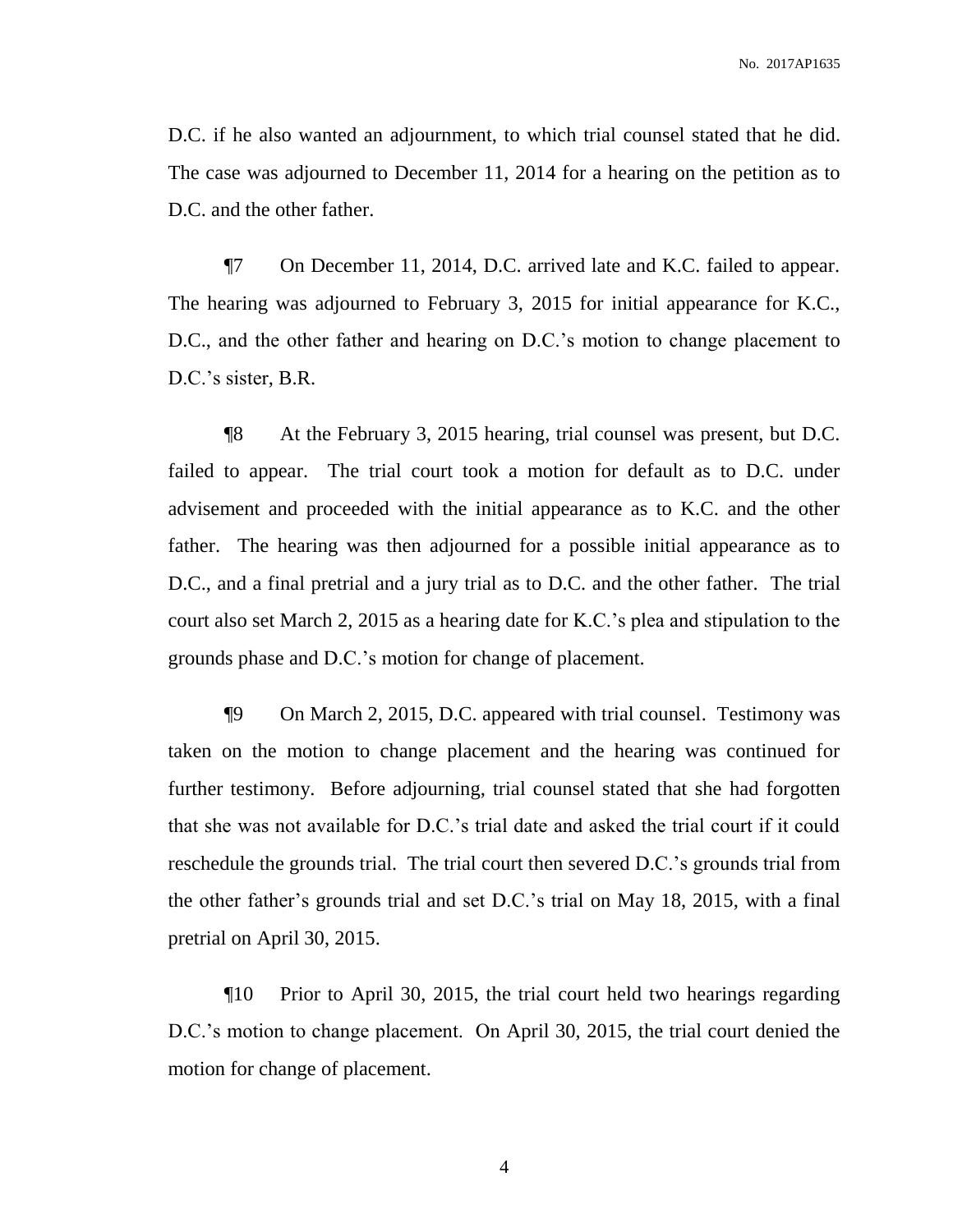¶11 On the May 18, 2015 trial date, D.C. entered a plea and stipulated to the failure to assume parental responsibility grounds. The trial court conducted a thorough colloquy with D.C., including a waiver of all his rights. After hearing testimony to support the grounds, the trial court found that the State established the ground of failure to assume parental responsibility and that D.C. was unfit to be a parent. The case was adjourned to August 20, 2015 for a contested dispositional hearing as to D.C.

¶12 On the morning of August 20, 2015, D.C. filed a second motion for change of placement. The trial court heard testimony regarding disposition and D.C.'s motion for change of placement on August 20, 21, 31, and September 1, 2015. At the conclusion of the September 1, 2015 hearing, the trial court granted D.C.'s motion for change of placement and ordered that A.D.C. be placed with D.C.'s sister, B.R. The trial court also adjourned the dispositional hearing to December 11, 2015.

¶13 The trial court heard additional testimony regarding disposition on December 11, 2015, January 12 and February 17, 2016, and adjourned the matter to April 14, 2016, for closing arguments.

¶14 The case was again scheduled for an April 8, 2016 hearing on D.C.'s third motion for change of A.D.C.'s placement.<sup>7</sup> However, on April 8, 2016, D.C. filed a motion to dismiss or, alternatively, to allow him to withdraw his stipulation to the ground in the petition of failing to assume parental responsibility. D.C. alleged that the State had withheld discovery, was conspiring with DMCPS to

<sup>&</sup>lt;sup>7</sup> DMCPS had removed A.D.C. from B.R.'s care on an emergency basis on February 23, 2016.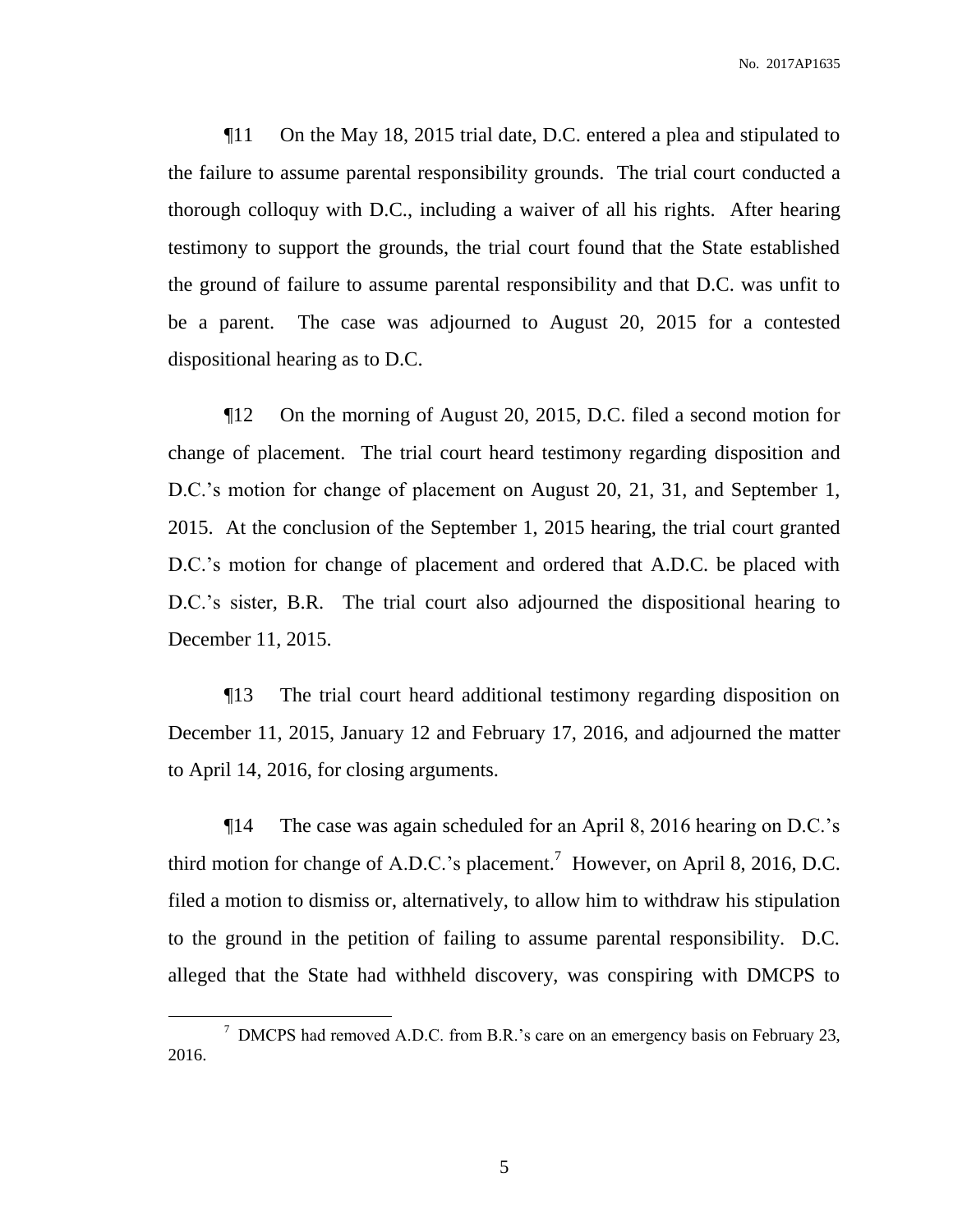deprive him of information to prepare his case, and of his rights to object to the change of placement. The trial court adjourned the case to July 5, 2016 to address D.C.'s motions, the change of placement motion, and disposition.

¶15 On July 5, 2016, the trial court denied D.C.'s motion to dismiss, denied his motion for change of placement, and terminated D.C.'s parental rights.

¶16 D.C. filed a notice of intent to pursue postdisposition relief on July 15, 2016 and a notice of appeal on August 22, 2017. On October 12, 2017, he filed a motion to remand the matter to the trial court, which this court granted on October 18, 2017.

¶17 D.C. filed a motion to dismiss with the trial court on November 27, 2017, contending that the trial court lost competency to proceed because it did not hold an initial appearance hearing. In its November 27, 2017 oral decision denying D.C.'s postdispositional motion, the trial court stated that it was not clear that D.C. was told of his right to a jury trial and a paternity determination, but found there was no prejudice because the paternity determination had already been made and that during the proceedings, the matter was set for jury trial on the grounds so that D.C. was "certainly aware of that right."

¶18 On appeal D.C. argues that the trial court lost competency to terminate his parental rights because the trial court did not conduct an initial appearance in accordance with WIS. STAT. § 48.422(1). He also asserts that the trial court erred in denying his discovery motion.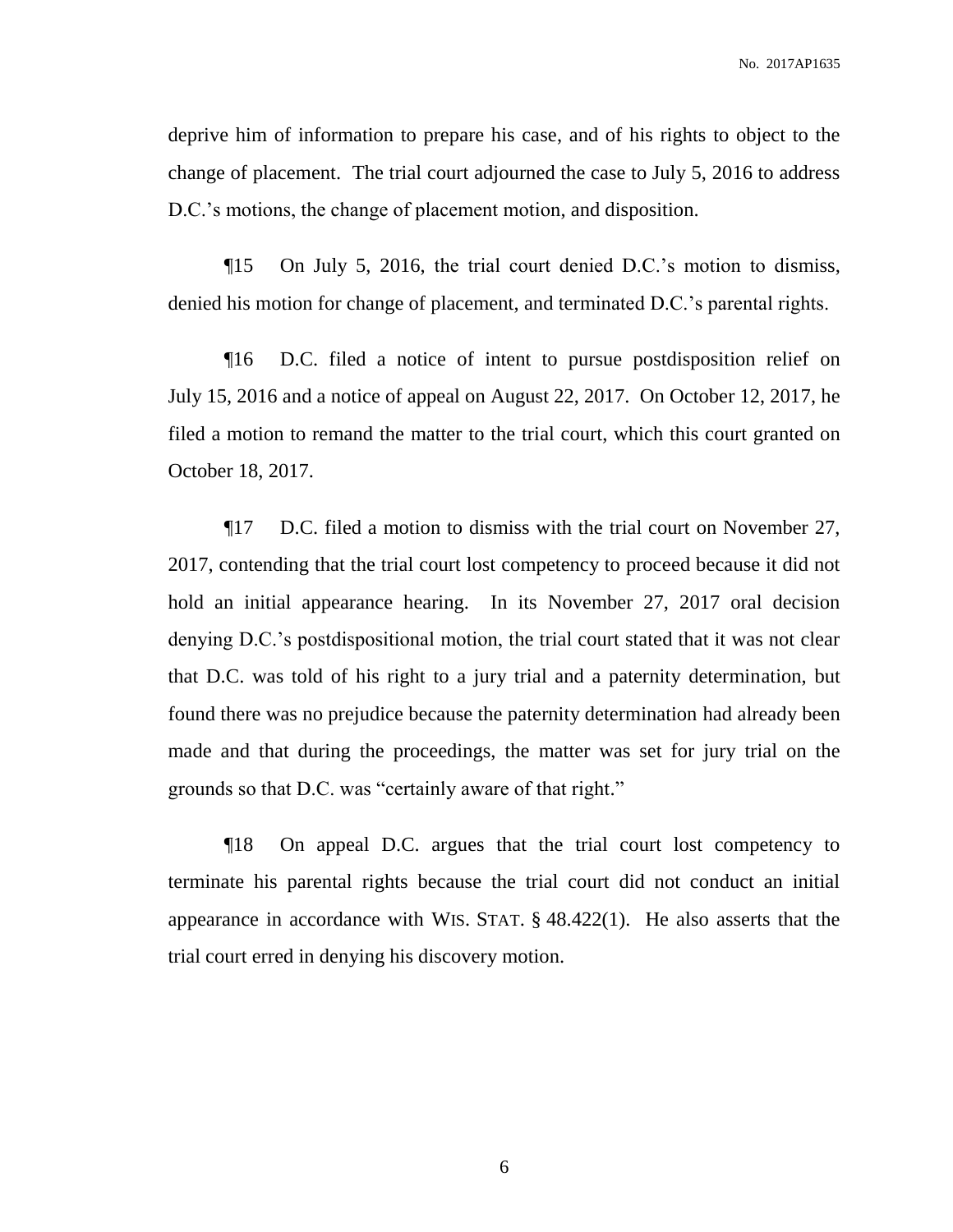#### **DISCUSSION**

### **I. The Trial Court Had Competency to Proceed**

¶19 D.C. argues that the trial court lost competency to proceed because it failed to conduct an initial appearance in accordance with WIS. STAT. § 48.422(1). He states that the issue in this case is the trial court's failure to conduct a hearing as mandated by the statute. However, he merely makes the assertion that the hearing was not held, but does not develop the argument. Here, the hearing was adjourned multiple times for various reasons discussed below.

¶20 The issue D.C. raises is not whether the trial court advised him of his right to a jury trial or determined whether he contested the petition. Rather, implicit in his argument is an assumption that there is a formal hearing procedure that trial courts must follow to comply with the statute. However, he does not describe that procedure.

¶21 D.C.'s argument may be based on the procedure often used in Milwaukee County trial courts at initial appearances on TPR petitions. That procedure involves the trial courts explaining to the parties the grounds set forth in the TPR petition and the facts alleged in the petition to support those grounds. The trial courts also explain the two phases of a TPR proceeding, the right to a jury trial in the first phase, the State's burden of proof and numerous other rights beyond the rights referred to in WIS. STAT. § 48.422(1). At the hearing's end, the trial courts ask if the party is preserving his or her right to a jury trial and what the party's posture is in the case. Although that may be a best practice, it is not required by the statute.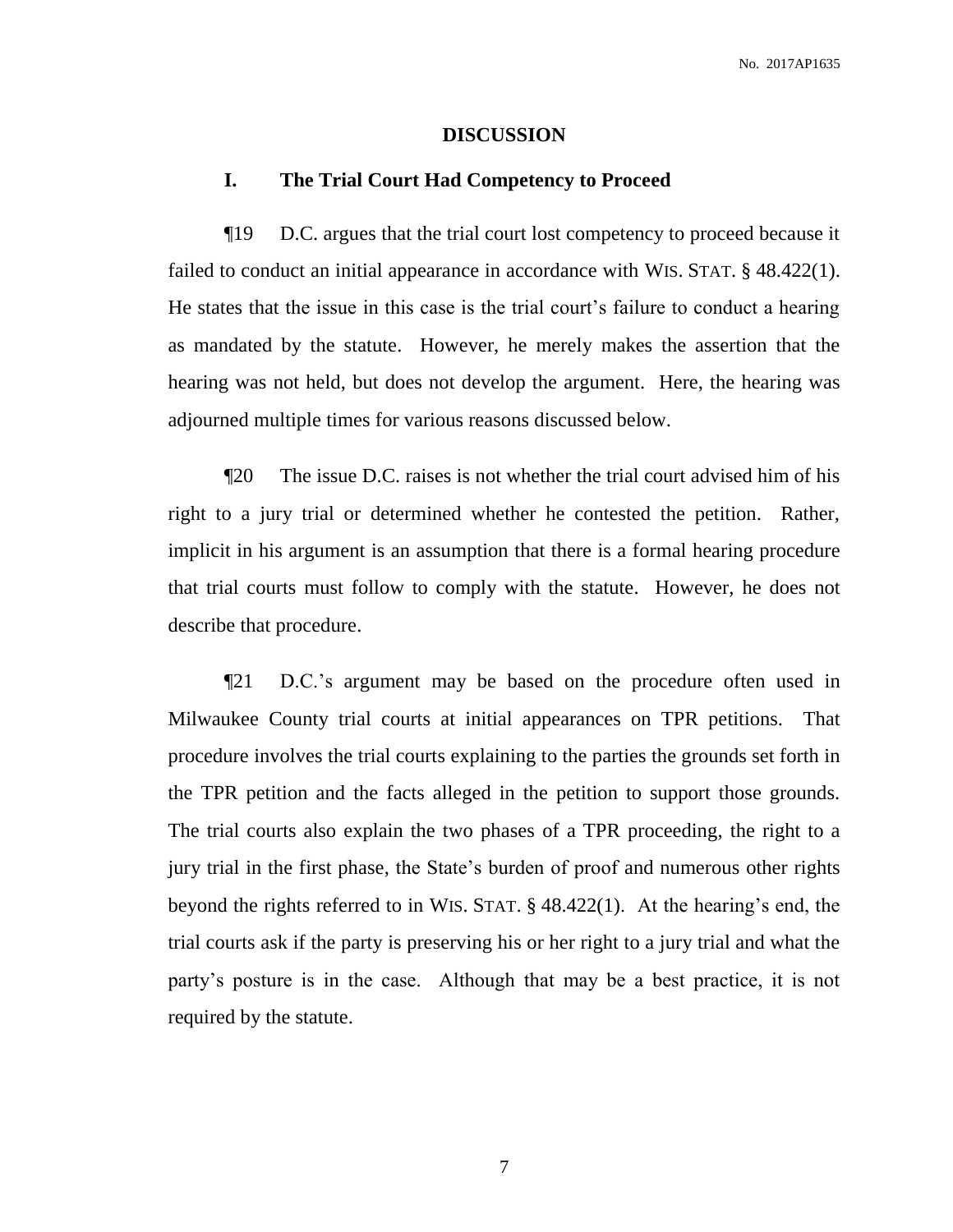¶22 The determination of what is required by WIS. STAT. § 48.422(1) is a matter of statutory interpretation which is a question of law. *See Estate of Miller v. Storey*, 2017 WI 99, ¶25, 378 Wis. 2d. 358, 903 N.W.2d 759. "'[S]tatutory interpretation begins with the language of the statute.'" *Id.*, ¶35 (quoting *State ex rel. Kalal v. Circuit Ct. for Dane Cty.*, 2004 WI 58, ¶45, 271 Wis. 2d 633, 681 N.W.2d 110). The words of a statute are to be understood in their "ordinary everyday meaning." *Id.*

¶23 The statute states, "[a]t the hearing on the petition to terminate parental rights the court shall determine whether any party wishes to contest the petition and inform the parties of their rights under sub. (4) and s. 48.423."<sup>8</sup> Subsection four addresses a party's right to a jury trial that must be requested before the end of the hearing on the petition. *See* WIS. STAT. § 48.422(4).

¶24 WISCONSIN STAT. § 48.422 does not prescribe the nature (or the name) of the hearing in which the trial court must determine whether a parent is contesting the petition and advise the parent of his or her right to a jury trial. It merely states that it must be done at a hearing on the TPR petition.<sup>9</sup> We hold that

<sup>&</sup>lt;sup>8</sup> WISCONSIN STAT. § 48.423 involves rights of a person who appears at the hearing under WIS. STAT.  $\S$  48.422(1) and claims that he is the parent of the child. Such person is entitled to a paternity hearing. That is not an issue in this case. D.C. does not assert that the trial court should have advised him of those rights. Moreover, D.C.'s paternity had been adjudicated prior to the hearing.

<sup>&</sup>lt;sup>9</sup> Although WIS. STAT. § 48.422 provides that the hearing on the petition must be held within thirty days of the filing of the petition, D.C. does not argue untimeliness. Here, D.C. argues that the trial court failed to hold the required hearing.

Moreover, D.C. would be precluded from arguing that the hearing was not timely held. He failed to appear at two hearings and trial counsel requested or agreed to the adjournment of hearings on the petition. *See State v. Dowdy*, 2012 WI 12, ¶4, 338 Wis. 2d 565, 571, 808 N.W.2d 691 (stating that as a general rule, issues not raised before the trial court will not be considered for the first time on appeal.)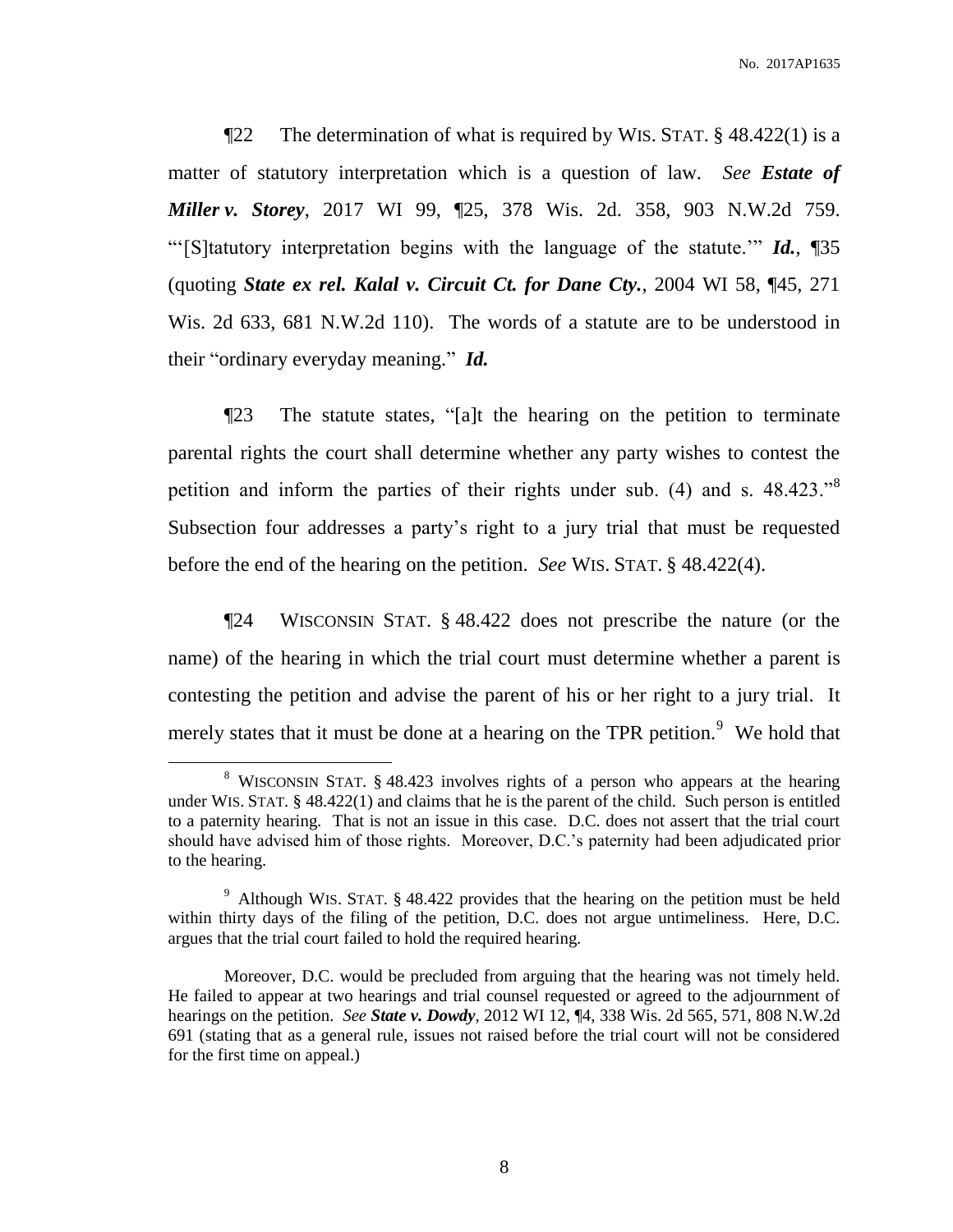under the statute the trial court must, during a hearing on the petition, determine whether any party wishes to contest the petition and inform the party of his or her right to a jury trial and, if applicable, to a hearing on paternity. Here, the record shows that the trial court complied with the statute albeit over several adjourned hearing dates.

¶25 As previously recounted, D.C. did not appear at the August 27, 2014, initial hearing on the petition and, therefore, the trial court could not address the statutory requirements. At the adjourned hearing on September 30, 2014, D.C. appeared, but he was not represented by counsel. Regardless, the trial court advised D.C. of his right to contest the petition, his right to a jury trial in the grounds phase of a TPR, his right to substitution of judge, and his right to be represented by an attorney of his choosing or, if he could not afford one, to be represented by the SPD. It then adjourned the hearing and sent him to the SPD.

¶26 At the next hearing on the petition on October 28, 2014, D.C. appeared with trial counsel, who asked that the trial court adjourn the hearing and that the new date include additional time for the trial court to hear a motion to change A.D.C.'s placement. At the next hearing on December 11, 2014, trial counsel was present and D.C. arrived late, but K.C. did not appear. Although trial counsel told the trial court that she had reviewed all matters with D.C. as necessary to conduct an "initial," she agreed to an adjournment of the hearing until K.C. was present.

¶27 At the next hearing on February 3, 2015, D.C. failed to appear. The trial court set the matter for final pretrial and jury trial in case D.C. appeared for trial. Trial counsel did not object to setting the matter for jury trial. By not objecting, trial counsel was informing the trial court that D.C. was in a contest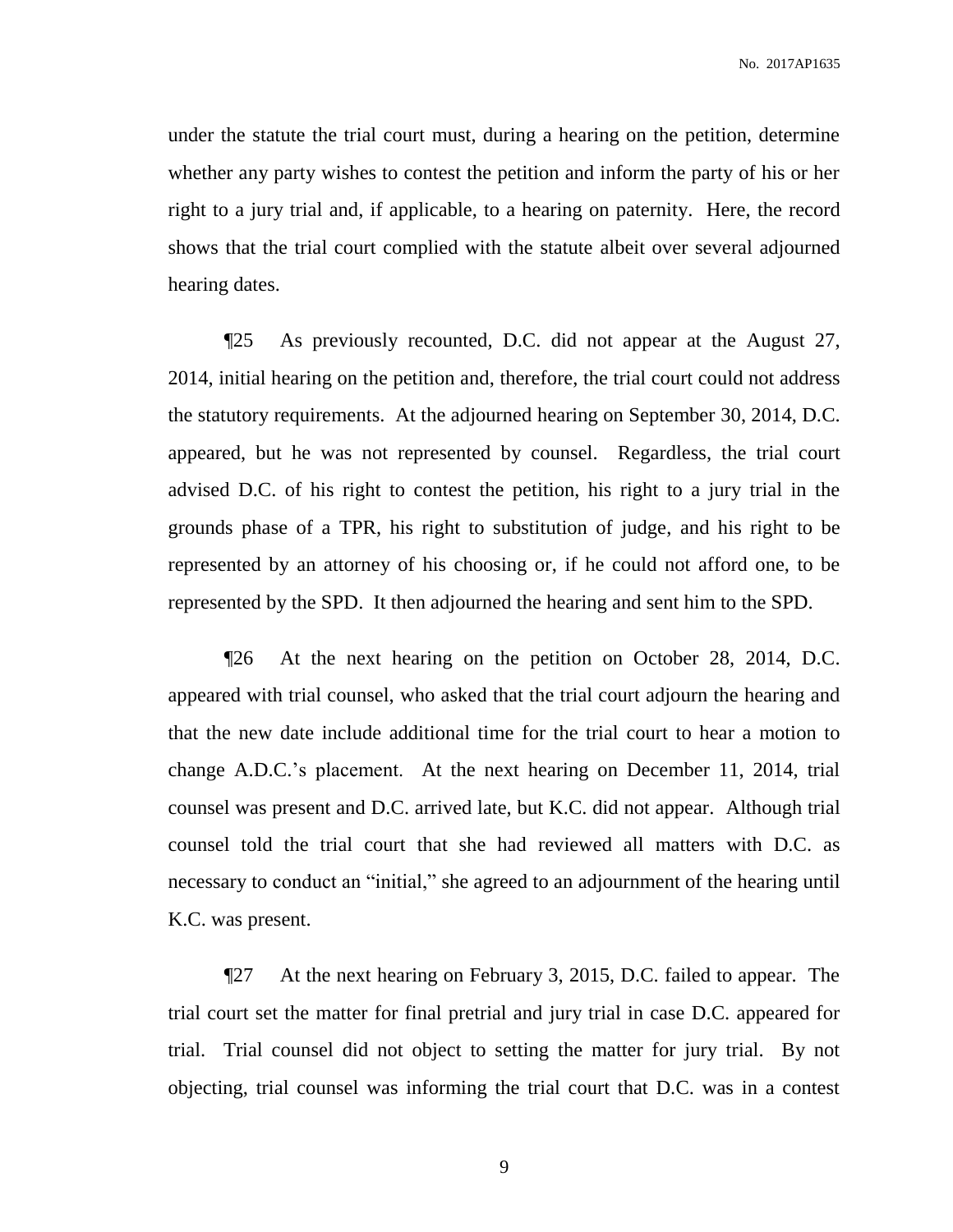posture and was requesting a jury trial. Once again, the "initial appearance" hearing was adjourned to the trial date.

¶28 A hearing had been set on D.C.'s motion for change of placement on March 2, 2015. D.C. was present and the trial court heard testimony on D.C.'s motion. At the end of the hearing, while the trial court was looking for a new trial date, trial counsel advised that "my client's trial posture may, frankly, change depending on the outcome of the motion [to change placement] should the [trial] [c]ourt decide it." Again, trial counsel was informing the trial court that D.C. was in contest posture, but that could change. D.C. continued to exercise his right to a jury trial.

¶29 On May 18, 2015, when D.C. entered a plea and stipulated to the failure to assume responsibility grounds, the trial court conducted a thorough colloquy. Trial counsel stated that she was satisfied that D.C. was stipulating to that ground, freely, voluntarily, intelligently, and understandingly. The trial court then found that D.C. freely, voluntarily, intelligently, and understandingly stipulated to the ground of failure to assume parental responsibility with full understanding of the nature of the proceedings, the possible consequences of his decision, and all the rights he was giving up by stipulating to that ground.

¶30 The hearing on the petition required by WIS. STAT. § 48.422(1) was adjourned to the trial date. At the first hearing that D.C. appeared, and at several others, D.C. was advised of his right to contest the petition and his right to a jury trial. Throughout the hearings, he exercised his right to a jury trial, which reflected his contest posture. In fact, in his April 2016 motion to dismiss filed with the trial court, D.C. asserted that he had been in a contest posture as to the grounds phase for the first nine months of the TPR case. In other words, D.C.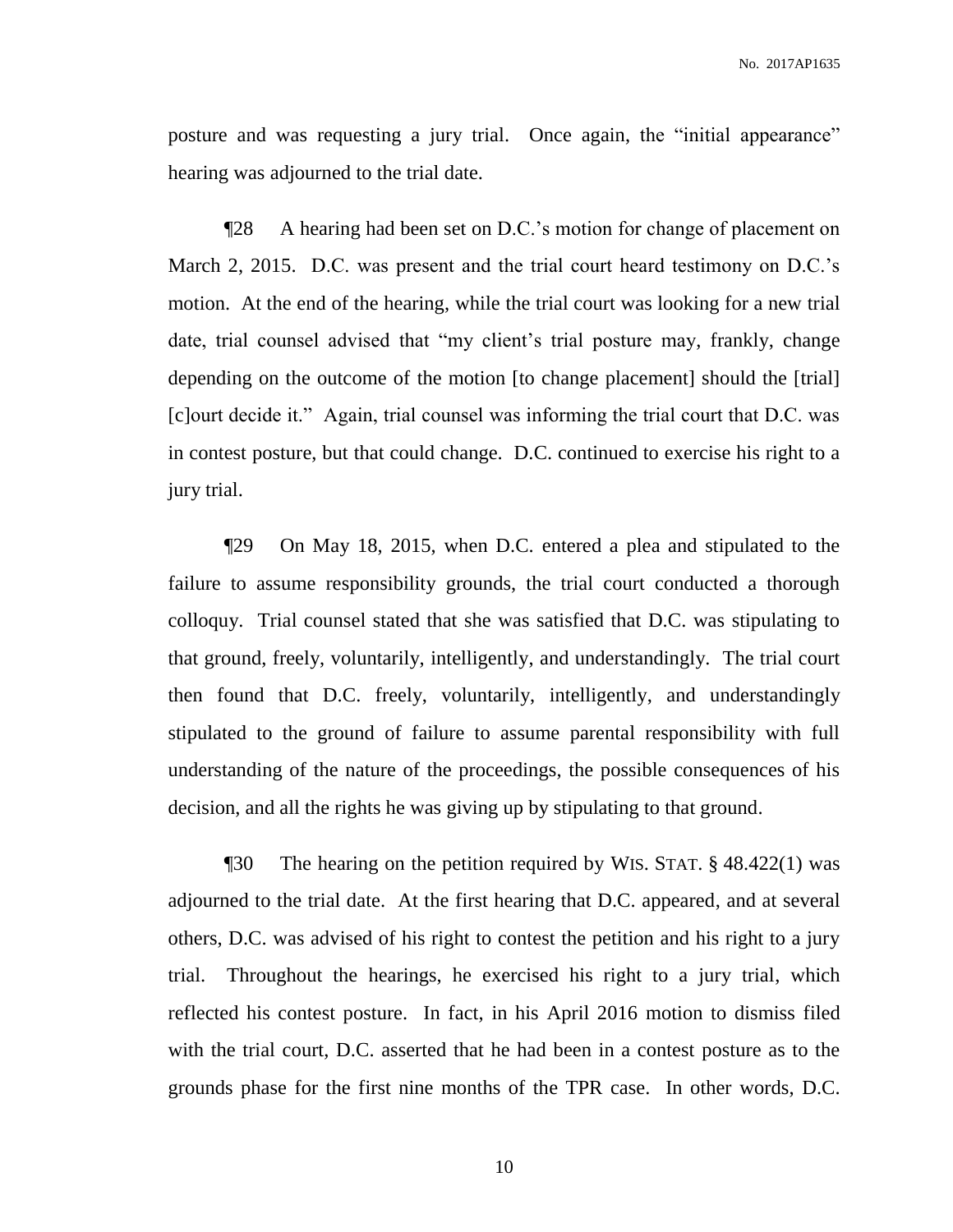acknowledged that he had been in a contest posture from August 4, 2014, when the TPR petition was filed, until May 18, 2015, when he stipulated to the TPR grounds.

¶31 Based on the facts above, we conclude that the trial court complied with WIS. STAT. § 48.422 in conducting hearings on the TPR petition, advising D.C. of his right to a jury trial, and determining that he was in a contest posture. *See State v. Ralph*, 156 Wis. 2d 433, 438, 456 N.W.2d 657 (Ct. App. 1990) (appellate court may sustain discretionary decision on an independent basis).

## **II. D.C. Failed to Refute the State and GAL's Work Product Arguments**

¶32 D.C. maintains that the trial court erred when it denied his discovery request, which he states primarily revolves around emails and communications between the assistant district attorney (ADA) assigned to the case and the DMCPS case manager. He asserts that the trial court should have ordered that those emails in the District Attorney's (DA) file be disclosed to him.

¶33 The issue before this court is whether the trial court erred in holding that D.C. was not entitled to discover any undisclosed email communications between the ADA and DMCPS employees in the DA's file on this case.<sup>10</sup>

¶34 Discovery in TPR cases is governed by WIS. STAT. § 48.293, which provides that all records relating to a child maintained by an agency, that are

<sup>&</sup>lt;sup>10</sup> The emails between the ADA and DMCPS in DMCPS's possession were produced at the case manager's deposition. Other emails were deleted pursuant to Children's Hospital of Wisconsin's policy of routinely deleting emails for storage purposes. Children's Hospital is the contract agency for ongoing services with DMCPS that was involved in this case. It routinely requires case managers to delete emails for storage purposes.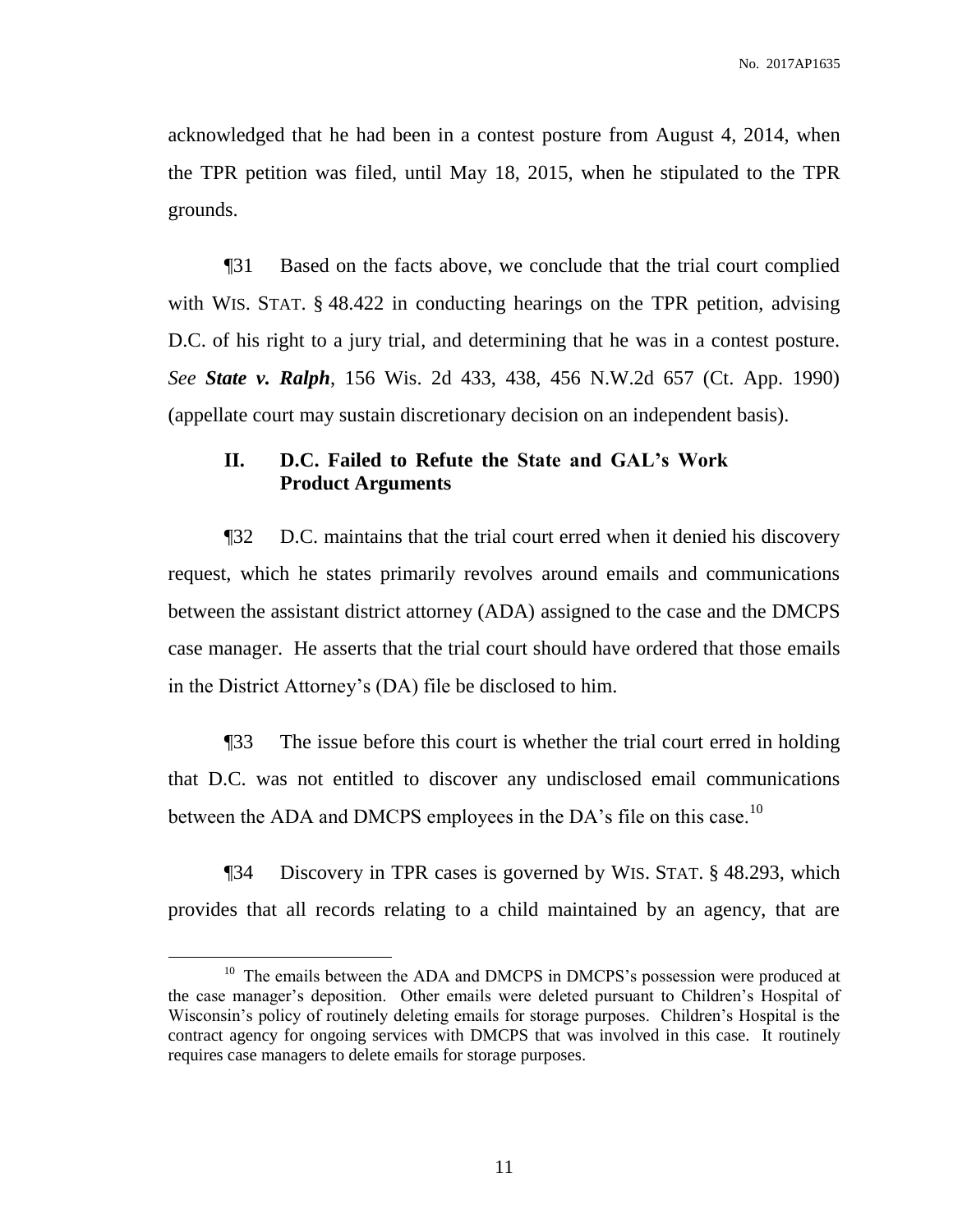relevant to the subject matter of a proceeding under Chapter 48, shall be open to inspection by all parties. Additionally, the discovery procedures under Chapter 804 apply to proceedings under Chapter 48. *See* WIS. STAT. § 48.293(4). WISCONSIN STAT. § 804.01(2)(a) provides that parties may obtain discovery regarding any matter, not privileged, which is relevant to the pending case if the information sought "appears reasonably calculated to lead to the discovery of admissible evidence." The general rule under that statute is that a party cannot obtain the work product of the lawyer of another party under the general discovery process. *See* § 804.01(2)(c). The seminal Wisconsin case on attorney-client privilege and the work product privilege is *State ex rel. Dudek v. Circuit Court*, 34 Wis. 2d 559, 150 N.W.2d 387 (1967).

¶35 The discovery issue arose when some emails between the ADA and the case manager at DMCPS were disclosed as a result of a subpoena directing A.D.C.'s case manager to appear for a deposition during the disposition phase of the action and to bring various materials with her, including all emails she had exchanged with anyone regarding A.D.C. When the case manager appeared for her deposition, she brought some emails that included communications with the ADA assigned to the case.

¶36 The discovery of these emails led D.C. to file a motion to dismiss and, alternatively, to allow him to withdraw the stipulation he entered in the grounds phase. In the motion, D.C. asserted that the State had withheld discovery and that the ADA and DMCPS were conspiring to deprive him of his rights to object to a change of A.D.C.'s placement. He asserted that the ADA had orchestrated an emergency change of A.D.C.'s placement from the home of his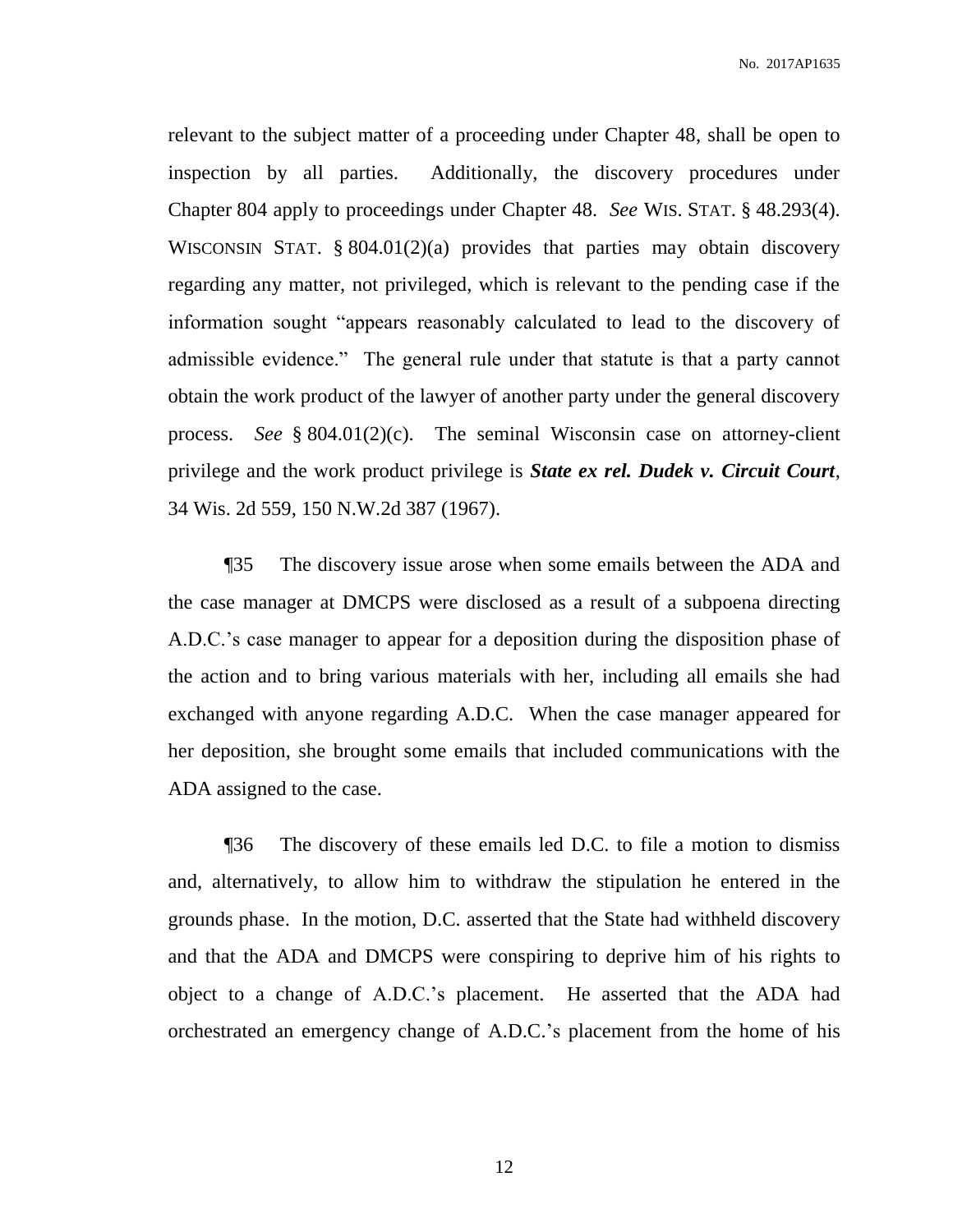sister, B.R., to a foster home to occur at a time when neither he nor B.R. would have standing to contest the change in placement.<sup>11</sup> As previously noted, the trial court denied D.C.'s motion to dismiss and his motion for change of placement, and terminated D.C.'s parental rights.

¶37 In denying D.C.'s motion to dismiss, the trial court held that the attorney-client privilege and the common interest doctrine under § 905.03(2) applied to communications between the ADA and DMCPS and, therefore, those communications were protected from discovery. The trial court also held that the work product privilege had been waived as to the emails disclosed by the case manager at her deposition. However, it did not make any finding that the work product privilege had been waived as to any undisclosed emails in the DA's files.

¶38 The trial court also described the content of the disclosed emails, stating they involved "standard case planning" on how to handle a case and the attorney's opinions about how the judge would behave or rule or interpret a particular fact. The trial court further concluded that the fact that those discussions occurred was no indication that the State was engaging in any underhanded activity or that there was any violation of D.C.'s right to obtain information necessary to prepare for the case. With the trial court's denial of D.C.'s motion to dismiss based on the alleged discovery violation, the court proceeded with the disposition phase without any additional discovery.

 $11$  D.C. and B.R. would have lacked standing to object to any change in placement, if the change of placement had not occurred until after the trial court had terminated D.C.'s parental rights, but before A.D.C. was with B.R. for six months. Parenthetically, we note that A.D.C.'s placement was changed before disposition was completed and D.C.'s rights were terminated and both he and K.C. contested the change in placement.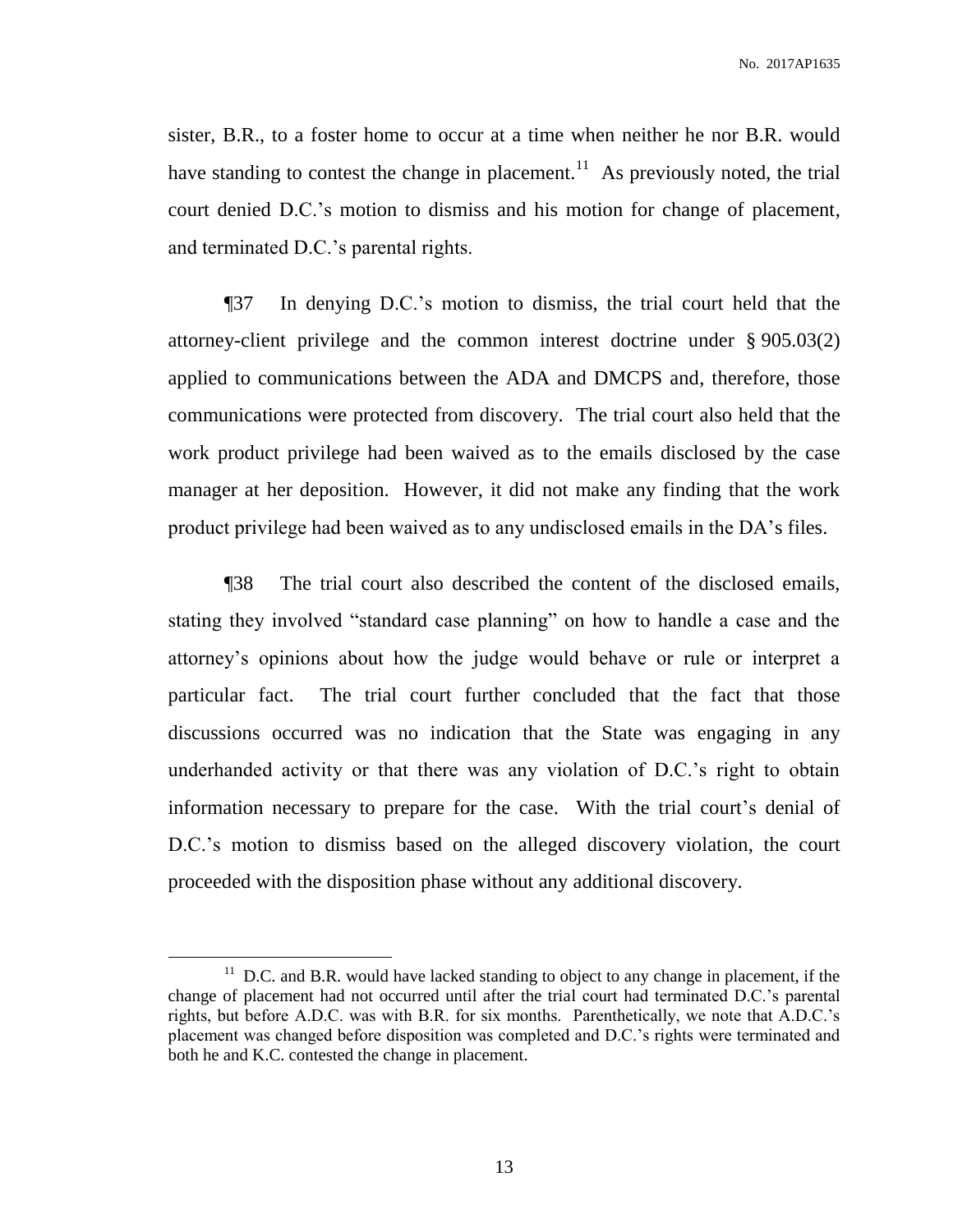¶39 In arguing that the trial court erred in not ordering additional discovery, D.C. states that *Dudek* is limited to the attorney-client privilege and contends that in opposing his motion to dismiss in the trial court, the State only argued the discovery D.C. sought was protected by the attorney-client privilege. D.C. maintains that the State's argument that the requested discovery is protected by the attorney-client privilege must fail because DMCPS is not a party and the DA does not represent DMCPS in this action.

¶40 However, D.C. has not addressed the State's (and the GAL's) work product arguments. Because D.C. has not attempted to refute those arguments, we conclude that D.C. has conceded that the emails in the DA's file constitute work product. *See Charolais Breeding Ranches, Ltd. v. FPC Sec. Corp.*, 90 Wis. 2d 97, 109, 279 N.W.2d 493 (Ct. App. 1979) (holding that failure to refute an argument constitutes a concession.) $^{12}$ 

¶41 Relying on D.C.'s concession, we conclude that the trial court examined the relevant facts, applied a proper standard of law, and used a demonstrative rational process and reached a conclusion that a reasonable judge could reach.<sup>13</sup>

 $12$  Because D.C. has conceded the work product privilege issue, we do not address whether the attorney-client privilege or common interest doctrine apply under the circumstances of this case. *See Gross v. Hoffman*, 227 Wis. 296, 300, 277 N.W. 663 (1938) (only dispositive issues needs to be addressed).

 $13$  D.C. argues that he should be allowed to withdraw his stipulation to the grounds that he failed to assume parental responsibility. Because his argument is solely based on his assertion that he was denied discovery and we reject that argument, we need not address his plea withdrawal.